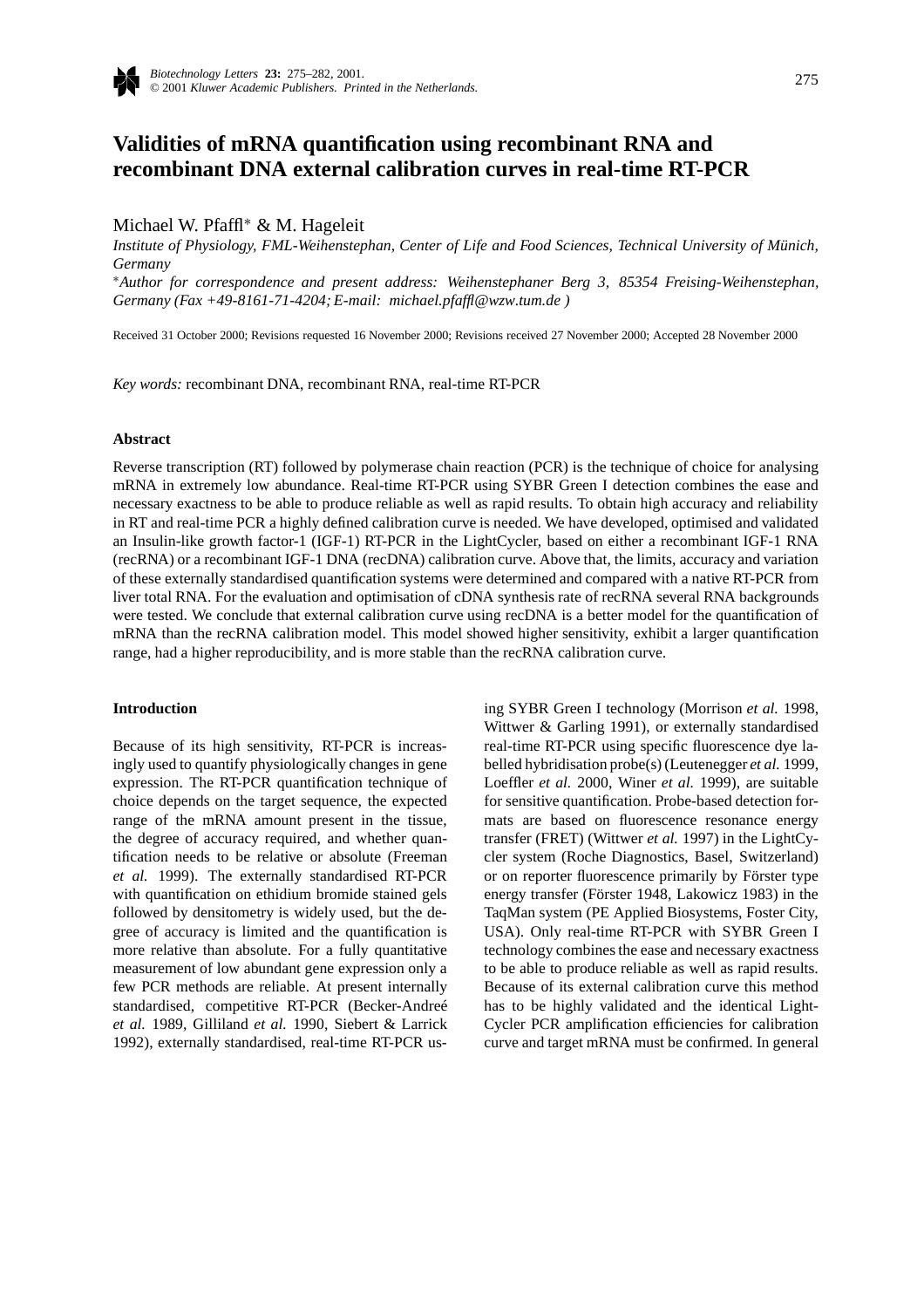two types of external calibration curves are possible. Type one based on a recombinant RNA (recRNA) standard target and the type two on a recombinant DNA (recDNA) target. Alternatively, only a purified RT-PCR product can be used as calibration material, but the long term stability and the reproducibility of the calibration is not very satisfactory (data not shown). In case of using the calibration recRNA model both, standard recRNA and unknown sample RNA, underwent parallel RT and real-time PCR conditions. If recDNA is used as calibration model, the standard samples only underwent the real-time PCR conditions and the amplification results may differ from the RT-PCR results in the unknown samples.

In this paper these two models are investigated in the LightCycler real-time PCR system, using a multispecies RT-PCR for IGF-1. IGF-1 is considered to mediate the anabolic growth hormone actions in various tissues and species. During postnatal growth, IGF-1 stimulates protein synthesis and improves glucose utilisation (Simmen 1991). Above that, locally expressed IGF-1 is an important growth regulator acting in an auto- and paracrine manner (Thissen *et al.* 1994).

The aim of this study was the comparison of two types of calibration models, leading back on the identical gene target, as well as the optimisation and validation of these models using SYBR Green I fluorescence technology. Results were compared with a native RT-PCR from liver total RNA. Derived limits and accuracy of this methodology are described and optimisation strategies for LightCycler PCR are discussed to achieve accurate, reproducible and reliable results in the unknown samples RNA.

# **Material and methods**

# *Performed total RNA extraction*

RNA extraction was performed in tissue, bacterial cell pellet (*Escherichia coli*) or insect cell pellet (*Spodoptera frugiperda*) as described earlier (Pfaffl *et al.* 1998b). RNA integrity was electrophoretically verified by ethidium bromide staining and by OD260/OD280 nm absorption ratio higher than 1.85/1.

# *Multi-species IGF-1 primer design*

The primers used for the production of IGF-1 recRNA and recDNA were derived from the bovine IGF-1

sequence (Fotsis *et al.* 1990) and designed to produce a 240 bp amplification product spanning two RNA-splicing sites in the highly conserved region of exon 3–4 (Simmen 1991) coding for the mature IGF-1 protein. Primer design and optimisation in regard to primer dimer, self priming formation and primer melting temperature was done with the Mac DNASIS primer design software (Hitachi Software, Yokohama, Japan) with >94% homology between: cattle (*Bos taurus*), water buffalo (*Bubalus arnee bubalis*), sheep (*Ovis aries*), pig (*Sus scrofa*), mouse (*Mus musculus*), and human (*Homo sapiens*). Following primers were used: Forward primer 5'-TCG CAT CTC TTC TAT CTG GCC CTG T-3' Reverse primer 5'-GCA GTA CAT CTC CAG CCT CCT CAG A-3'.

# *Construction of recRNA mutant and recDNA*

A recombinant IGF-1 RNA mutant was designed for recRNA calibration curve model. RecRNA standard material was already successfully used in an internal standardised competitive IGF-1 RT-PCR (Pfaffl *et al.* 1998b). In brief: a PCR technology with an additional primer was performed to generate an internal deletion of 56 bases within the 240 bp IGF-1 DNA target for length differentiation. The truncated PCR product (184 bp) was cloned in pCRII (Invitrogen, Leek, The Netherlands) and IGF-1 recRNA (184 bases) was transcribed using SP 6 polymerase (MBI Fermentas, Vilnius, Lithuania). RecDNA standard was derived by cloning the native 240 bp IGF-1 RT-PCR product in pCRII (Invitrogen).

# *Generation of RNA and DNA external calibration curves*

RecRNA and linearised plasmid bearing the recDNA were gel purified and quantified by multiple  $(n = 10)$ optical measurements in various dilutions and concentrations. From the derived calculated molecular concentration [using the molecular mass of single stranded (ss) IGF-1 recRNA and double stranded (ds) IGF-1 recDNA] accurate calibration point aliquots from  $10^{10}$  ss molecules  $\mu$ 1<sup>-1</sup> down to <10 ss molecules  $\mu$ 1<sup>-1</sup> were diluted for both models. Calibration curve dilution were frozen at −80 ◦C with RNAase inhibitor (MBI Fermentas).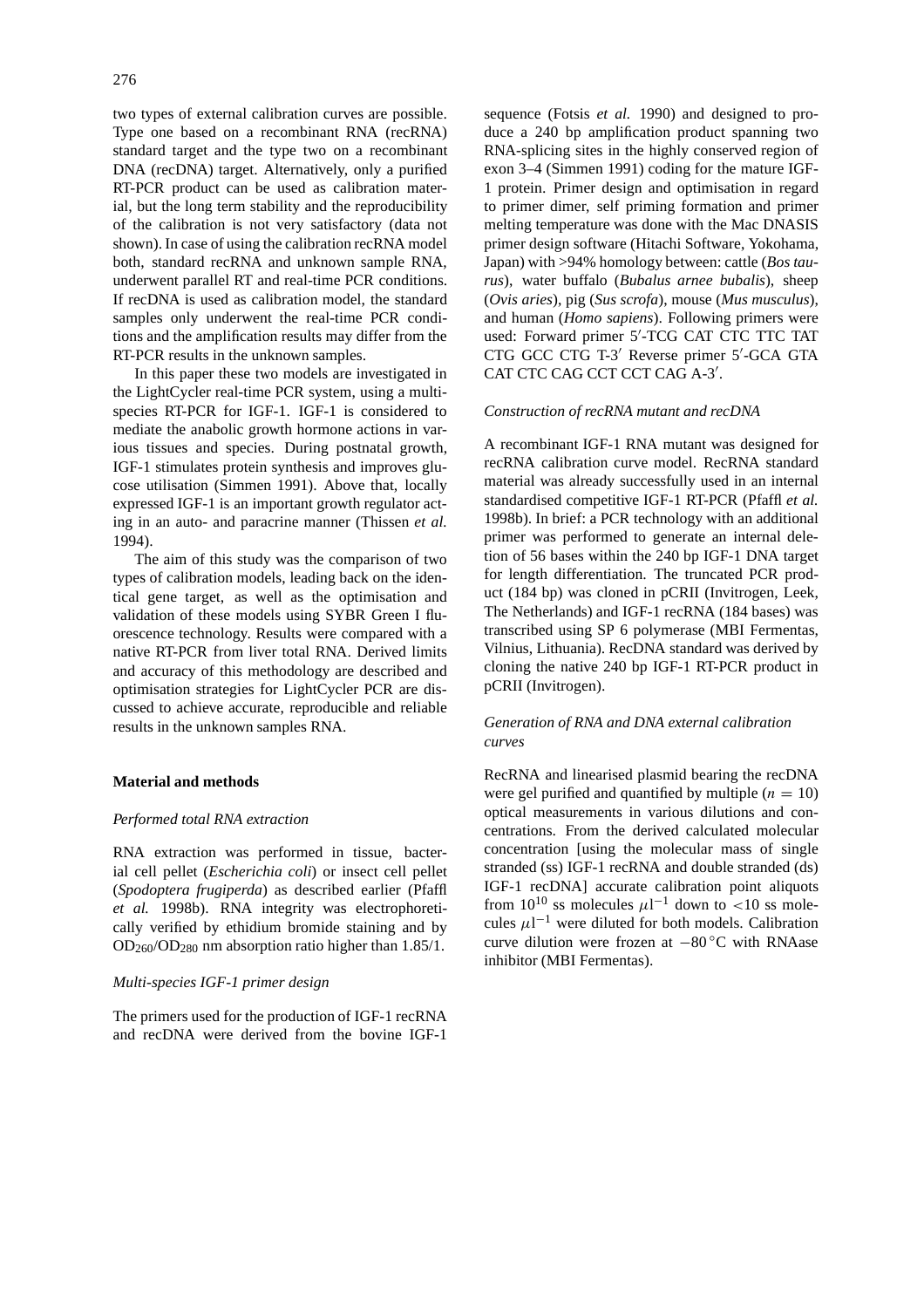# *Reverse-transcription (RT) with different concentrations of RNA background*

One *µ*g total RNA from sample preparation or recRNA ( $10<sup>1</sup>$  to  $10<sup>9</sup>$  ss recRNA start molecules) were reverse transcribed with 100 U of Super script II Plus RNase H− Reverse Trancriptase (Gibco Life technologies, Gaithersburg, USA) using 100 *µ*M random hexamer primers (Pharmacia Biotech) according to the manufactures instructions.

For the determination of cDNA synthesis efficiency during RT, various recRNA dilutions were balanced with insect total RNA (*Spodoptera frugiperda*) or bacterial total RNA (*Eschericha coli*). In each experiment 4  $\times$  10<sup>4</sup> to 4  $\times$  10<sup>9</sup> recRNA start molecules were reverse transcribed with various (none, 2, 10, 20 ng) prokaryotic or eukaryotic total RNA per capillary.

## *Optimisation of IGF-1 specific RT-PCR*

Conditions for IGF-1 RT-PCR were optimised in a gradient cycler (Mastercycler Gradient; Eppendorf, Germany) with regard to Taq DNA polymerase (Roche), PCR water pH, IGF-1 forward and reverse primer (Pharmacia), MgCl<sub>2</sub>(Roche), dNTPs (MBI Fermentas) concentrations and various annealing temperatures. Amplification products were separated on a 4% high resolution NuSieve agarose (FMC Bio Products, Rockland, USA) gel electrophoresis and analysed with the Image Master system (Pharmacia). Optimised results were transferred on the following LightCycler PCR protocol.

#### *Multi-species IGF-1 real-time PCR*

For LightCycler reactions a mastermix of the following reaction components was prepared to the indicated end-concentration: 6.4  $\mu$ l water, 1.2  $\mu$ l MgCl<sub>2</sub>(4 mM), 0.2  $\mu$ l Forward Primer (0.4  $\mu$ M), 0.2  $\mu$ l Reverse Primer (0.4  $\mu$ M) and 1  $\mu$ l LightCyler DNA Master SYBR Green I (Roche). 9 *µ*l of LightCycler mastermix was filled in the LightCycler glass capillaries and  $1 \mu$ l volume was added as PCR template. Capillaries were closed, centrifuged and placed into the LightCycler rotor. To improve SYBR Green I quantification a high temperature fluorescence measurement point at 85 ◦C was performed (Pfaffl 2000). It melts the unspecific PCR products below 85 ◦C, e.g., primer dimers, eliminates the non-specific fluorescence signal and ensures accurate quantification of the desired IGF-1 product. The following LightCycler protocol

was used: denaturation program  $(95^{\circ}C$  for 30 s), a four-segment amplification and quantification program repeated 50 times (95 °C for 1 s; 62 °C for 10 s; 72 °C for 20 s;  $85$  °C for 3 s with a single fluorescence measurement), melting curve program (60 ◦C to 95 ◦C with a heating rate of  $0.1 \degree \text{Cs}^{-1}$  and continuous fluorescence measurements) and finally a cooling program down to 40 °C.

#### **Results**

#### *Confirmation of primer specificity*

Specificity of the desired IGF-1 products was documented with high-resolution gel electrophoresis and additionally with LightCycler melting curve analysis. Derived melting temperature of IGF-1 RT-PCR products are species specific [88.7 (Primate: *Callithrix jacchus*), 89.7 ◦C (*Sus scrofa*), 89.9 ◦C (*Ovis aries*) and 90.5 ◦C (*Bos taurus*)]. IGF-1 primer-dimer formation(s)showed melting temperatures of about  $80^{\circ}$ C.

## *Amplification efficiencies, sensitivity and linearity*

Sensitivity of the LightCycler PCR was evaluated using different starting amounts of recRNA, recDNA or a native liver total RNA (Table 1). In the recRNA calibration model 16 recRNA molecules could be detected with no RNA background. The SYBR Green I determination at the elevated temperature 85 ◦C resulted in a reliable and sensitive IGF-1 quantification with high linearity (correlation coefficient  $r = 0.99$ ) over seven orders of magnitude from  $1.6 \times 10^3$  to 1.6  $\times$  10<sup>10</sup> recRNA start molecules (Pfaffl 2000). Using IGF-1 recDNA as template 6 molecules set the detection limit with high test linearity in the quantification range of 60 to 6  $\times$  10<sup>10</sup> recDNA molecules/capillary (Table 1). In a native liver total RNA sample 13 start molecules could be detected in 80 pg RNA, using the recDNA calibration curve. Real-time PCR efficiencies were calculated from the given slopes in LightCycler Software 3.01 (Roche) and showed efficiency rates per cycle in the recDNA calibration curve model of 1.93, liver sample PCR of 1.89 and recRNA calibration curve model of 1.77.

#### *Intra-assay and inter-assay variation*

To confirm precision and reproducibility of real-time PCR the intra-assay precision was determined in 4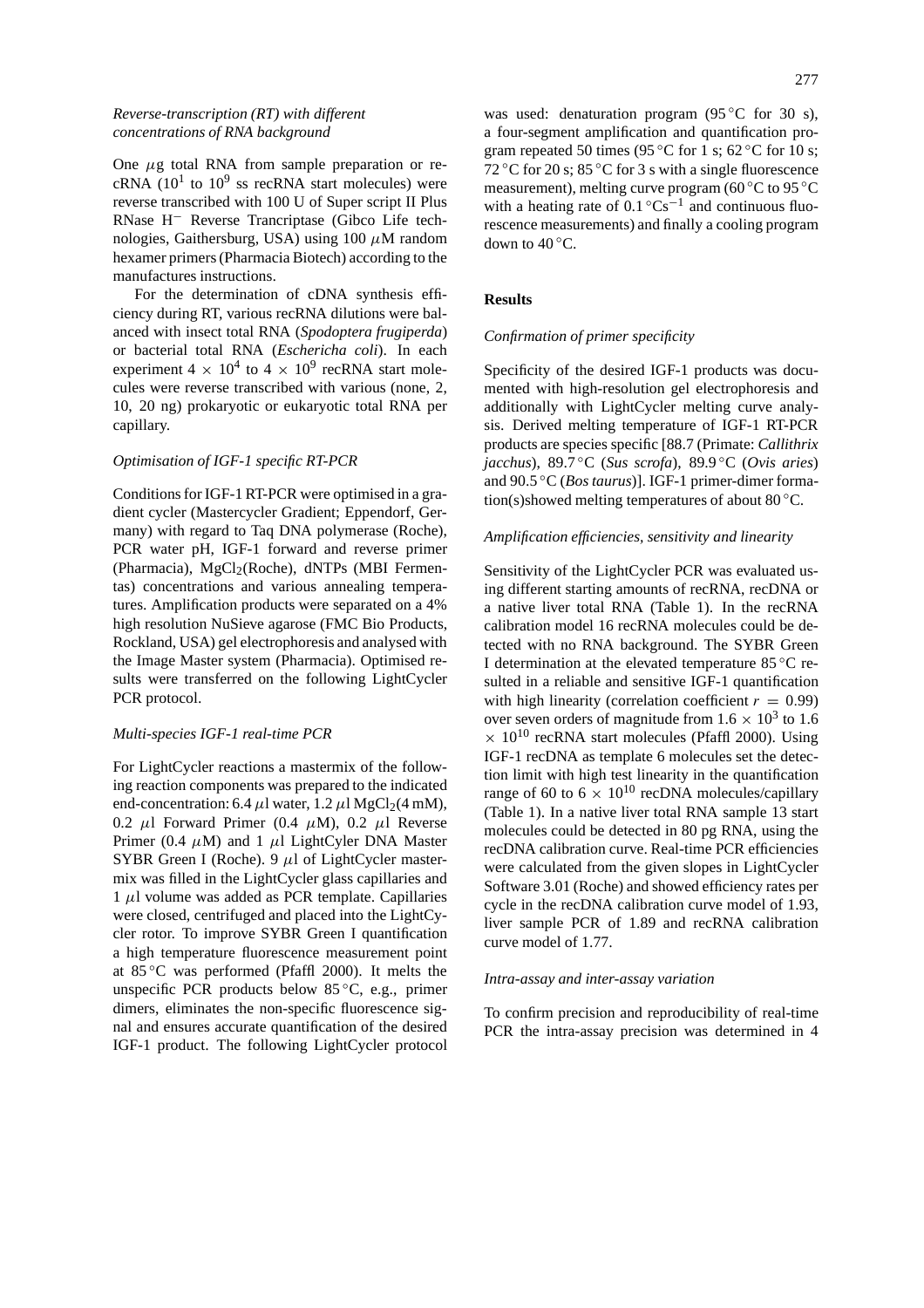|                                            | IGF-1 recRNA<br>calibration curve | IGF-1 recDNA<br>calibration curve | Unknown<br>$IGF-1$ mRNA          |
|--------------------------------------------|-----------------------------------|-----------------------------------|----------------------------------|
| Start template<br>Amplification efficiency | IGF-1 recRNA<br>1.77              | IGF-1 recDNA<br>1.93              | $IGF-1$ mRNA<br>1.89             |
| Detection limit                            | 16 molecules                      | 6 molecules                       | 80 pg liver total RNA            |
| <b>Quantification limit</b>                | 1600 molecules                    | 60 molecules                      | 500 pg liver total RNA           |
| <b>Quantification</b> range                | $1600 - 1.6 \times 10^{10}$       | $60 - 6 \times 10^{10}$           | $500 \text{ pg} - 50 \text{ ng}$ |
| (test linearity)                           | molecules                         | molecules                         | liver total RNA                  |
|                                            | $(r = 0.992)$                     | $(r = 0.996)$                     | $(r = 0.933)$                    |
| Intra-assay variation                      | 2.7% $(n = 4)$                    | $0.7\%$ $(n = 4)$                 | 1.2% $(n = 4)$                   |
| Inter-assay variation                      | 4.5% $(n = 4)$                    | 2.6% $(n = 4)$                    | 4.9% $(n = 4)$                   |

*Table 1.* Characterisation of real-time IGF-1 LightCycler PCR using either recRNA or ss recDNA external calibration curve in comparison with the native liver total RNA. Intra- and inter-assay variation of calibration curve models are mean values  $(n = 4)$  determined in Table 2.

repeats within one LightCycler run. Inter-assay variation was investigated in 4 different experiment runs in two days using 4 different premix cups within one batch of LightCycler DNA Master SYBR Green I kit (Roche). Determination of variation was done in both calibration curve models over a wide molecule range and for native mRNA quantification in 10 ng liver total RNA containing approximately  $6 \times 10^5$  IGF-1 mRNA molecules. In the intra-assay experiments the variability rose as the number of starting template molecules decreased. In the inter-assay experiment it was vice versa (Table 2). Calculation of test precision and test variability is based on the variation of crossing points (CP) from the CP mean value. Figure 1 shows the fluorescence history and the influence of different recDNA IGF-1 start molecules on the CP. Four replicates of  $6 \times 10^6$  down to  $6 \times 10^1$  recDNA start molecules concentrations were shown. Analysis line was set to a fluorescence level of 2 where determination of CP was performed. Corresponding CP data of different starting concentrations are shown in Table 2. There is a linear relationship between the log of the start molecules and the corresponding CP during real-time PCR. The CP is defined as the point at which the fluorescence rises appreciably above the background fluorescence. From the given start molecules a linear calibration curve with a distinct coefficient of correlation (*r*) can be constructed by plotting the log of start molecules versus the CP.

# *cDNA synthesis efficiency of recRNA with bacterial and insect cell RNA background*

To enhance the RT, as well as the real-time PCR efficiencies in a recRNA calibration model, different RNA background were tested during RT. The influence of rising concentrations of RNA background (none, 2, 10 and 20 ng/capillary) of bacterial or insect cell total RNA on cDNA synthesis efficiency are shown in Table 3. The investigated *Escherichia coli* and *Spodoptera frugiperda* RNA backgrounds were free of the IGF-1 mRNA target. Calibration curves with different background concentrations were only shifted parallel to each other with high linearity (*r >* 0*.*993) over the investigated molecule ranges. Efficiency data were normalised in comparison to no RT of the recDNA calibration curve (no  $RT = 100\%$ ) from  $4 \times 10^2$  to  $4 \times 10^6$  ss recDNA molecules, which was amplified in parallel in a single run. Prokaryotic and eukaryotic RNA background suppressed the cDNA synthesis rate extremely, up to *>*9.7 to *>*6.5 times respectively in comparison to no RT recDNA calibration curve. Further real-time PCR efficiency was suppressed in experiments with high bacterial or insect RNA background down to 1.32 or 1.43 respectively. In both experiments the best RT and real-time efficiencies were derived with low background concentrations for prokaryotic or eukaryotic RNA added.

#### **Discussion**

RT with followed by LightCycler PCR is a simple and sensitive method to detect low amounts of mRNA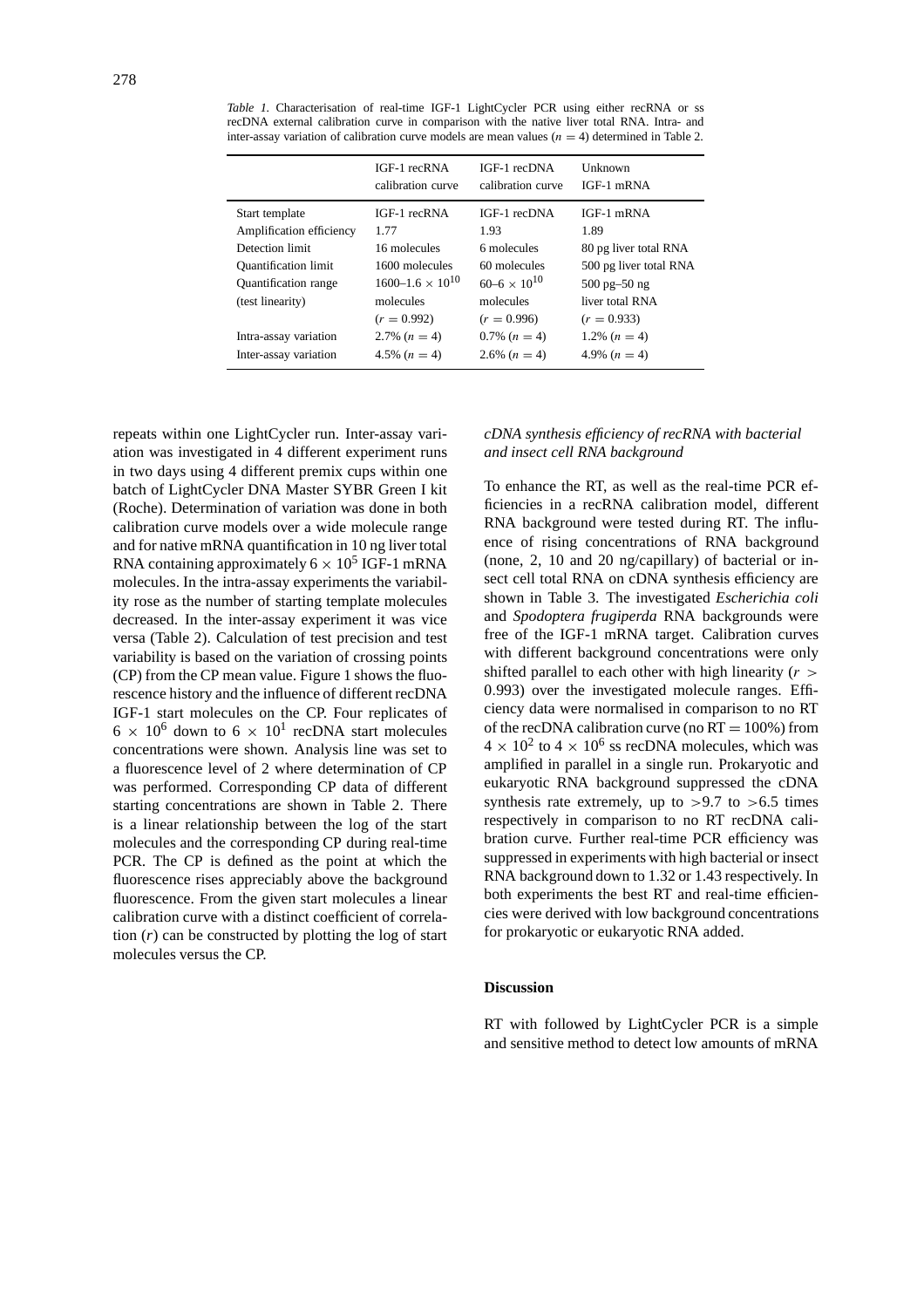

Fig. 1. Logarithmic fluorescence plot versus cycle number is shown, resulting from the determination of intra-assay variation in recDNA calibration curve model. Four replicates of different concentrations of recDNA start molecules were plotted  $\{6 \times 10^6 \}$  (a);  $6 \times 10^5$  (a); 6 x  $10^4$  ( $\pm$ );  $6 \times 10^3$  ( $\pm$ );  $6 \times 10^2$  ( $\bullet$ );  $6 \times 10^1$  ( $\pm$ ) start molecules]. Analysis line was set to a fluorescence level of 2 where measurement of crossing points (CP) was done. Corresponding CP mean data are summarized in Table 2 in column of intra-assay variation of recDNA.

molecules and offers important insights into the local expression of low abundant transcripts (Ferré 1992). We optimised and validated two types of calibration models for a real-time RT-PCR using the SYBR Green I technology in the LightCycler. As demonstrated, the amplification in both calibration curve types is linear over a wide range of input copies, with high sensitivity, precision and reproducibility. Even 16 molecules recRNA, 6 molecules recDNA or 13 molecules IGF-1 mRNA could be detected with the established quantification models.

An optimal primer fit is the most influencing determinant and essential for a successful real-time PCR quantification (McPherson *et al.* 1991). If the primers are not properly designed in regard to maximal annealing specificity, annealing temperature, primer dimer or self priming formation and buffer conditions, a successful real-time PCR is uncertain. Because of its high ramping rates, limited annealing and elongation time, the rapid cycle PCR in the LightCycler system offers stringent reaction conditions to all PCR components and leads to a primer sensitive and template specific PCR (Wittwer *et al.* 1997). Amplification of genomic DNA was avoided by primer pairs located on different exons, therefore a DNAse treatment of RNA samples is unnecessary.

High reproducibility and low test variability of maximal 6.8% could be derived in both calibration models as well in the native sample (Tables 1 and 2). An inverse relationship between template start molecules and reproducibility in intra-assay experiments and inter-assay experiment could be recognised. To characterise the PCR variation an average variation coefficient was calculated over the whole range of the calibration curve. In our opinion this reflects the real PCR variation.

The reliability of a real-time PCR assay depends on the condition of identical amplification efficiencies for both the native target and the calibration curve (Souazé *et al.* 1996). Using an external recRNA calibration curve model, both RNA targets should have as well the same attributes in terms of reverse tran-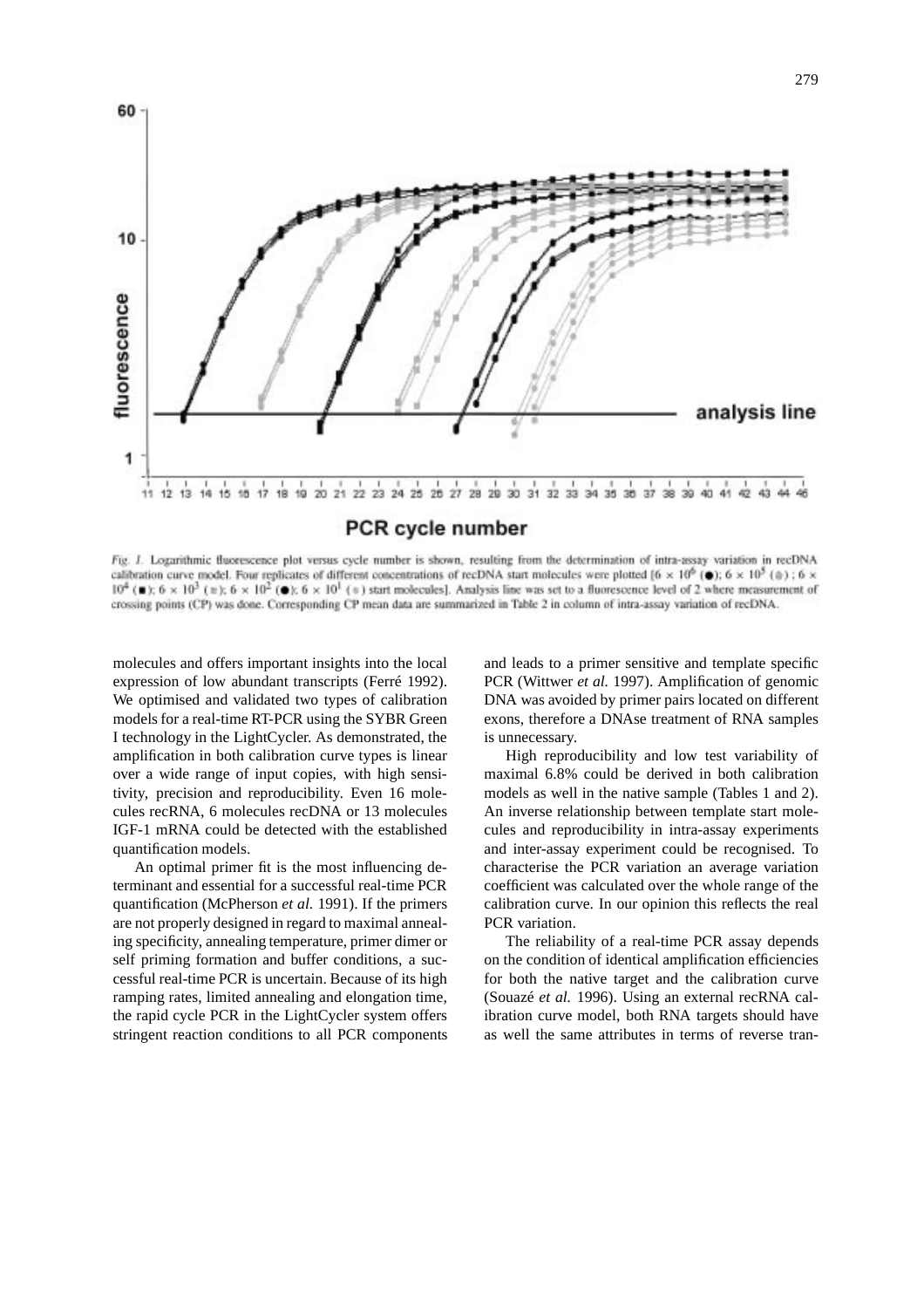*Table 2* Intra-assay (test precision) and inter-assay variation (test variability) of two LightCycler calibration curve models using recRNA or recDNA as start template. Calculation of variation is based on the variation of crossing point (CP) and expressed as mean with coefficient of variation (CV). To characterise the mean RT-PCR variation, the average variation coefficient was calculated over the whole range of the calibration curve.

|                   | Intra-assay variation<br>$(n = 4)$ |           | Inter-assay variation<br>$(n = 4)$ |           |
|-------------------|------------------------------------|-----------|------------------------------------|-----------|
| recRNA            | Mean CP                            | <b>CV</b> | Mean CP                            | <b>CV</b> |
| $2 \times 10^8$   | 13.32                              | 1.7%      | 13.79                              | 6.8%      |
| $2 \times 10^7$   | 16.88                              | 1.4%      | 17.38                              | 3.7%      |
| $2 \times 10^6$   | 20.59                              | 1.3%      | 20.99                              | 5.8%      |
| $2 \times 10^5$   | 22.97                              | 2.8%      | 23.35                              | 3.2%      |
| $2 \times 10^4$   | 23.29                              | 6.6%      | 23.77                              | 3.1%      |
| Average           |                                    | 2.7%      |                                    | 4.5%      |
|                   |                                    |           |                                    |           |
| recDNA            | Mean CP                            | CV        | Mean CP                            | CV        |
| $6 \times 10^6$   | 13.75                              | 0.5%      | 14.03                              | 5.7%      |
| $6 \times 10^5$   | 17.45                              | 0.6%      | 17.82                              | 3.2%      |
| $6 \times 10^4$   | 20.93                              | 0.4%      | 21.37                              | 2.3%      |
| $6 \times 10^3$   | 24.57                              | 0.5%      | 24.94                              | 2.1%      |
| $6 \times 10^2$   | 28.26                              | 1.0%      | 28.41                              | 1.2%      |
| $6 \times 10^{1}$ | 31.39                              | 1.4%      | 31.06                              | 0.9%      |
| Average           |                                    | 0.7%      |                                    | 2.6%      |

scription (Siebert & Larrick 1992). Mutant recRNA and native IGF-1 mRNA has already been validated in the competitive IGF-1 RT-PCR and showed identical amplification efficiencies, *E*, in each cycle of 1.66 and 1.65 respectively during exponential phase (Pfaffl *et al.* 1998b). As demonstrated herein, for the externally calibration curve model with recRNA an almost similar amplification efficiency of 1.77 could be confirmed. Higher amplification efficiencies of 1.93 were achieved with the recDNA calibration model. Double-stranded recDNA (linearised plasmid) is more stable than single stranded recRNA taking temperature degradation, RNAase activity, multiple freezing and thawing during long time storage into consideration. The quantification efficiency of the native liver sample real-time PCR (1.89) was between both calibration models and can be adapted more to the recDNA calibration curve model cycle conditions.

If a calibration curve with recRNA model is used to quantify native mRNA the different RT efficiency must be investigated. In calibration curves only these

specific recRNA molecules are present during RT and the cDNA synthesis kinetis are not like those in native RNA (unknown sample) with a high percentage of ribosomal RNA (∼80%) and transfer RNA (10–15%). This missing RNA species can influence the cDNA synthesis rate and in consequence RT efficiency rises and calibration curves are then overestimated (Freeman *et al.* 1999, Zimmermann & Mannhalter 1996). To compensate for background effects and mimic a natural RNA distribution like in native total RNA, bacterial or insect cell line total RNA was inserted. Total RNA derived from these organisms was tested to be free of the desired IGF-1 mRNA template, to prevent a false positive signal. Alternatively commercially available RNA sources can be used as RNA background, e.g., poly-A RNA or transfer RNA, but they do not represent a native RNA distribution over all RNA subspecies. Depending on the amount of spiked RNA in comparison of no background higher RT efficiencies were demonstrated. Very high background concentrations had a more significant suppression effect on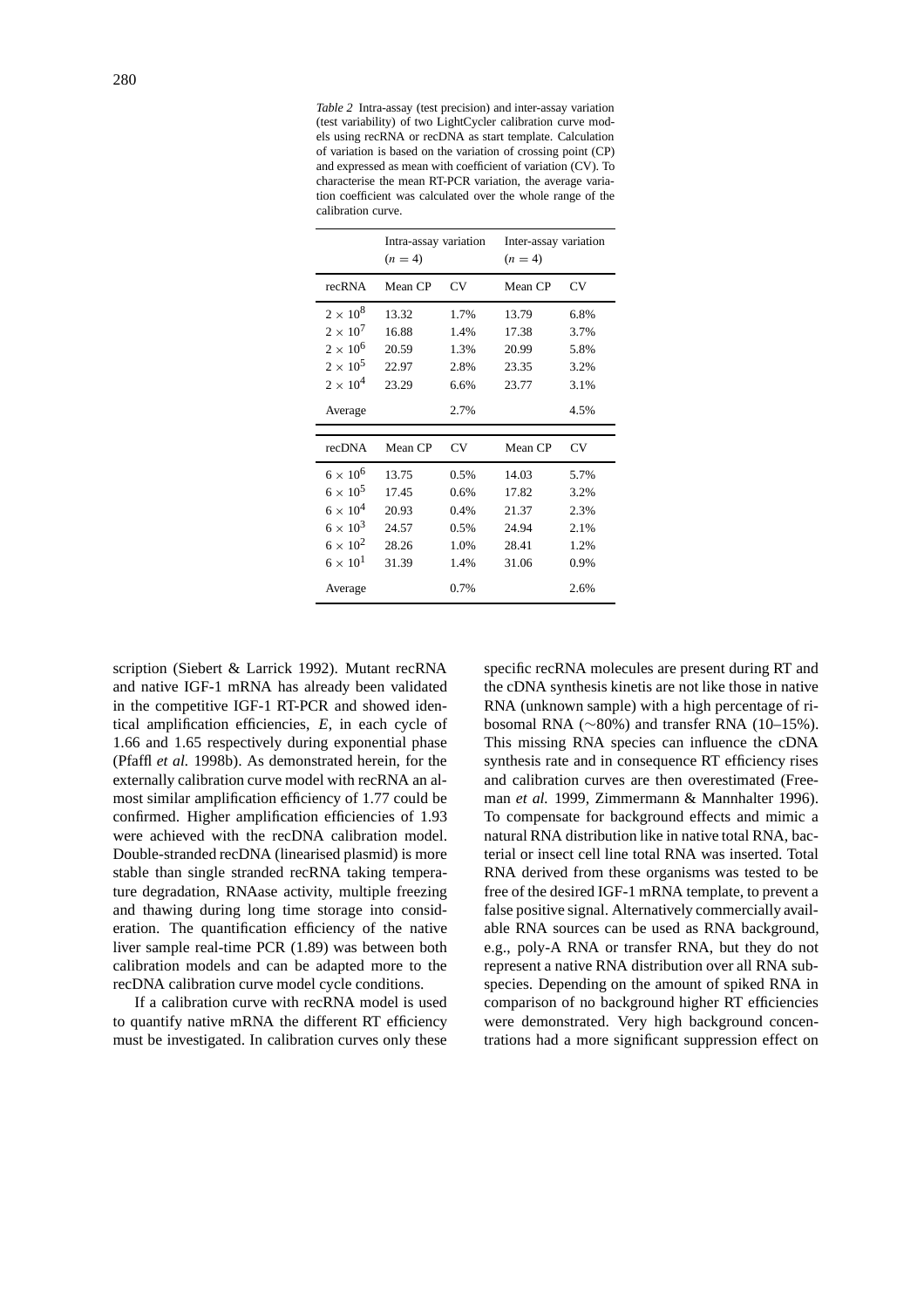*Table 3* Influence of different concentrations [none, 2, 10, 20 ng RNA background per capillary] of prokaryotic bacterial RNA (*Escherichia coli*) or eukaryotic insect cell RNA (*Spodoptera frugiperda*) on RT synthesis efficiency using  $4 \times 10^4$  to  $4 \times 10^9$ ss recRNA molecules. Data were normalised in comparison to no RT (recDNA calibration curve = 100%) from  $4 \times 10^2$  to  $4 \times 10^6$  ss recDNA molecules, which were amplified in parallel within one run. [calculated RT efficiency (RTE), real-time PCR amplification efficiency (*E*), and Pearson correlation coefficient (*r*) of each calibration curve model].

| Added<br>RNA background | Escherichia coli<br>total RNA                | Spodoptera frugiperda<br>total RNA           |
|-------------------------|----------------------------------------------|----------------------------------------------|
| $0$ ng/capillary        | $RTE = 4.9\%$<br>$E = 1.78$<br>$r = 0.997$   | $RTE = 6.2%$<br>$E = 2.01$<br>$r = 0.996$    |
| $2$ ng/capillary        | $RTE = 10.3%$<br>$E = 1.75$<br>$r = 0.998$   | $RTE = 15.5%$<br>$E = 1.78$<br>$r = 0.994$   |
| 10 ng/capillary         | $RTE = 3.1%$<br>$E = 1.79$<br>$r = 0.998$    | $RTE = 16.0%$<br>$E = 1.57$<br>$r = 0.998$   |
| 20 ng/capillary         | $RTE = 1.4%$<br>$E = 1.32$<br>$r = 0.993$    | $RTE = 13.4%$<br>$E = 1.43$<br>$r = 0.996$   |
| recDNA                  | No RT $= 100\%$<br>$E = 1.76$<br>$r = 0.982$ | No RT $= 100\%$<br>$E = 1.81$<br>$r = 0.999$ |

cDNA synthesis rate as well as on later real-time PCR efficiency. But, this result suggest that a minimum of RNA background is generally needed for a better RT synthesis efficiency rate. On the other hand, especially low concentrations of recRNA should always be buffered with background or carrier RNA, otherwise the low amounts can be degraded by RNAses. A general statement can be made, that a cDNA synthesis rate is 16% or even lower compared with the same recDNA.

# **Conclusion**

The sensitivity, linearity and reproducibility of the developed real-time PCR assays allows for the absolute and accurate quantification of IGF-1 mRNA molecules even in tissues with low abundancies down to a few molecules. Using a recDNA calibration curve model only the existing cDNA molecules derived out of RT can be quantified precisely. It is not possible to draw a conclusion on the existing mRNA molecules

present in the native total RNA sample. Always the cDNA synthesis efficiency must be recognised. Using a recRNA calibration curve model the advantage is that both RNA templates underwent parallel a RT and real-time PCR. But in this approach the following real-time PCR efficiency is suppressed and yields in a sub-optimal real-time quantification. In our opinion the external calibration curve using recDNA is a better model for the quantification of mRNA than the recRNA calibration model – consideration of RT efficiency is needed. The model showed higher sensitivity, exhibit a larger quantification range, had a higher reproducibility, and is more stable than the recRNA. We have used this recDNA system to compare the IGF-1 expression rates in bovine (*Bos taurus*) [EMBL accession no. X15726] (Pfaffl *et al.* 1998b) and porcine tissues (*Sus scrofa*) [EMBL accession no. X17492] (Pfaffl *et al.* 1998a). It can also be used in other species like sheep (*Ovis aries*) [EMBL accession no. M30653] and primates (*Callithrix jacchus*) [EMBL accession no. Z49055] (Pfaffl 2000) with sufficiently high homologies of the amplified IGF-1 fragment.

#### **References**

- Becker-André M, Hahlbrock K (1989) Absolute mRNA quantification using the polymerase chain reaction (PCR). A novel approach by PCR aided transcript titration assay (PATTY). *Nucl. Acids Res.* **17**: 9437–9446.
- Ferré F (1992) Quantitative or semi-quantitative PCR: reality versus Myth. *PCR Methods Appl.* **2**: 1–9.
- Förster VT (1948) Zwischenmolekulare Energiewanderung und Fluorescence. *Annals of Physics (Leipzig)*.
- Fotsis T, Murphy C, Gannon F (1990) Nucleotide sequence of the bovine insulin like growth factor 1 (IGF-1) and its IGF-1A precursor. *Nucl. Acids Res.* **18**: 676.
- Freeman WM, Walker SJ, Vrana KE (1999) Quantitative RT-PCR: pitfalls and potential. *BioTechniques* **26**: 112–22.
- Gilliland G, Perrin S, Blanchard K, Bunn HF (1990) Analysis of cytokine mRNA and DNA: detection and quantitation by competitive polymerase chain reaction. *Proc. Natl. Acad. Sci. USA* **87**: 2725–2729.
- Lakowicz JR (1983) Energy transfer. In: *Principles of Fluorescent Spectroscopy*, New York: Plenum Press, pp. 303–339.
- Leutenegger CM, Mislin CN, Sigrist B, Ehrengruber MU, Hofmann-Lehmann R, Lutz H (1999) Quantitative real-time PCR for the measurement of feline cytokine mRNA. *Vet. Immunol. Immunopathol.* **71**: 291–305
- Loeffler J, Henke N, Hebart H, Schmidt D, Hagmeyer L, Schumacher U, Hermann E (2000) Quantification of fungal DNA by using fluorescence resonance energy transfer and the LightCycler system. *J. Clin. Microbiol.* **38**: 586–590.
- McPherson MJ, Quirke P, Taylor GR (1991) *PCR, A Practical Approach.* Oxford: Oxford University Press.